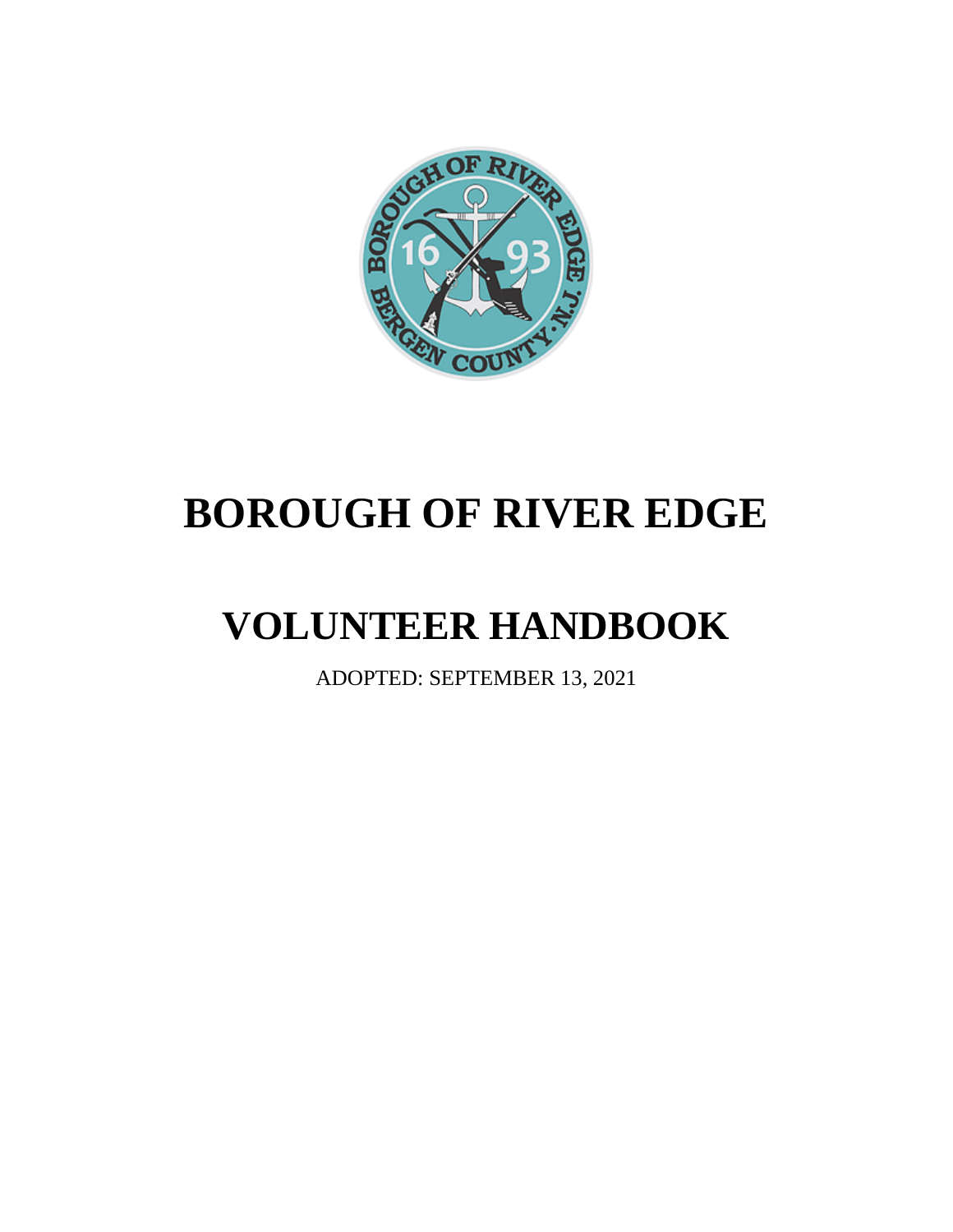#### **VOLUNTEER HANDBOOK**

#### **DISCLAIMER**

The purpose of this Handbook is to acquaint volunteers of the Borough of River Edge with the policies and practices which apply to a volunteer's position with the Borough of River Edge. The policies and practices contained in this Handbook are only guidelines and maybe canceled or changed by the Borough of River Edge at any time with or without notice. This Handbook is not intended to, nor does it create an employment contract between the Borough of River Edge and any of its volunteers.

#### **THIS HANDBOOK IS NOT A CONTRACT OF EMPLOYMENT.**

**Except as otherwise provided by contract or applicable law, a volunteer's service is at-will. This means that any volunteer may voluntarily terminate his/her service with the Borough of River Edge at any time, for any reason. It also means that the Borough of River Edge may terminate any volunteer's service with the Borough of River Edge at any time, with or without good cause. Nothing contained in this Handbook constitutes a contractual right, express or implied. No provision contained in this Handbook or any other policy or procedure may be changed by any oral statement but must be in writing signed by an authorized representative of the Borough of River Edge.**

The Borough of River Edge retains all rights to discharge or discipline volunteers. As a volunteer of the Borough of River Edge, you agree to conform to all applicable policies, procedures, rules, regulations, statutes and collective negotiations agreements.

This Handbook is not meant to affect, or to be a comprehensive description of local, State or federal statutes, rules or regulations, disciplinary procedures, benefits, workers' compensation, leaves, compensation, the policies, practices and procedures of the Borough of River Edge or collective negotiations. The rights and responsibilities of volunteers are always governed by existing law and any applicable agreements or established past practice. Nothing in this Handbook provides legal rights in addition to those, if any, provided to volunteers under local, State or federal statutes, rules, regulations, collective negotiations agreements or established past practice. If any part of this Handbook conflicts with local, State or federal statutes, rules, regulations, executive orders, a collective negotiations agreement or established past practice, the part of the Handbook which conflicts with a local, State or federal statute, rule, regulation, collective negotiations agreement or established past practice will be null and void as it applies to the affected group of volunteers. Likewise, if at any time, any local, State or federal statutes, rules, regulations, executive orders or collective negotiations agreement should be amended, this Handbook will be deemed to have been likewise amended, even though actual changes to the Handbook have not been made.

Please be aware that this Handbook contains a summary of several laws, rules, regulations, and policies that are applicable to volunteers. However, this Handbook is not intended to be a comprehensive description of every policy that applies to volunteers. The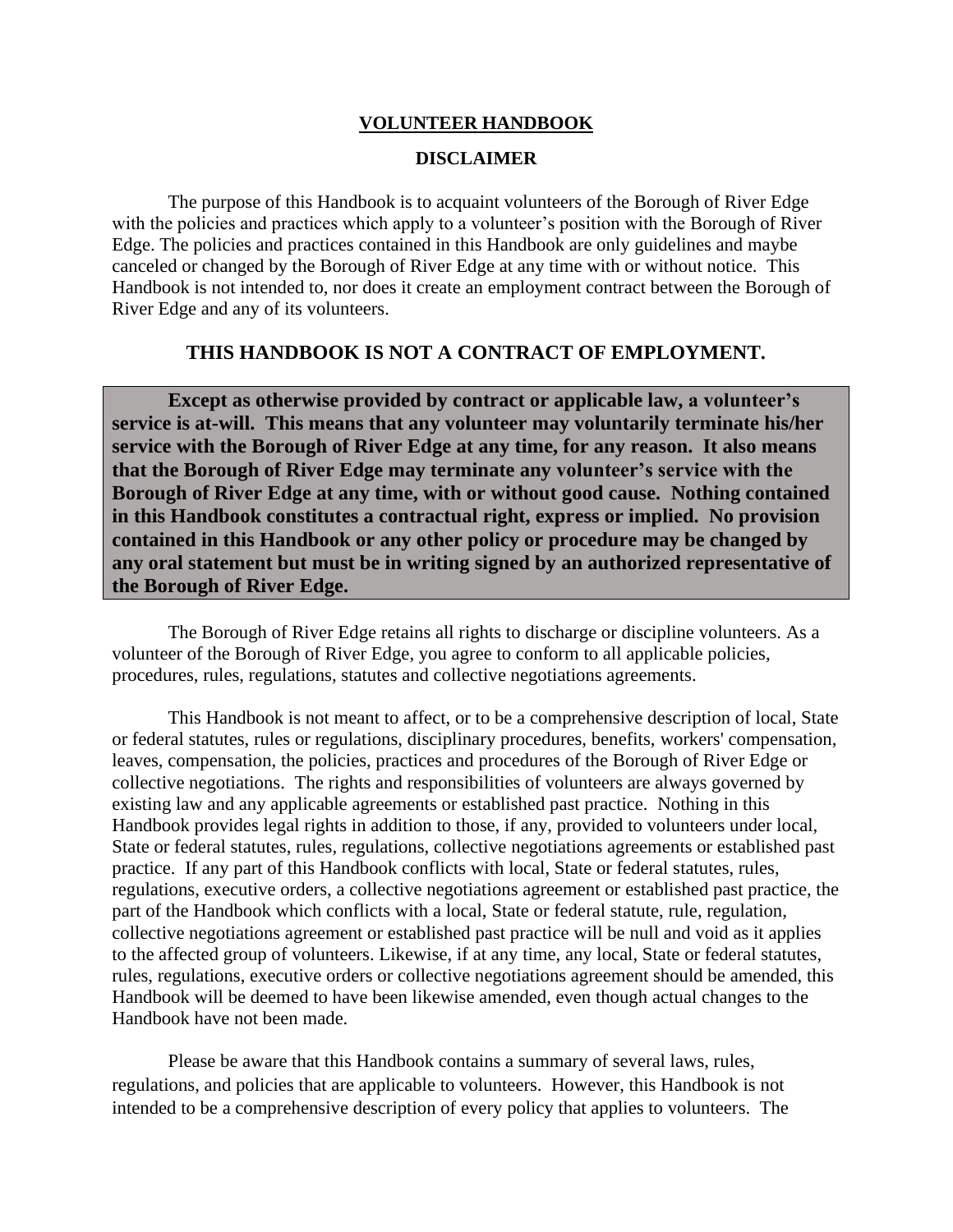Borough of River Edge Personnel, Policies and Procedures Manual, a more comprehensive document that is applicable to volunteers, is also available for review.

In the event of a declared State of Emergency or otherwise, if any local, State or Federal statute, rule, regulation or Executive Order temporarily amends, alters, suspends or discharges any of the terms set forth in this Handbook, the terms and provisions herein shall be similarly temporarily amended, altered, suspended and or discharged, without the need for formal written amendment of this Handbook.

This Handbook shall apply to all volunteers of the Borough of River Edge, including but not limited to volunteer firefighters, first aid squads, and CERT team members. [NOTE: the definition of volunteers should be based on the individual municipality's structure as it relates to volunteers, including volunteer fire departments]

Volunteers will be notified when any material changes are made to the policies contained in this Handbook.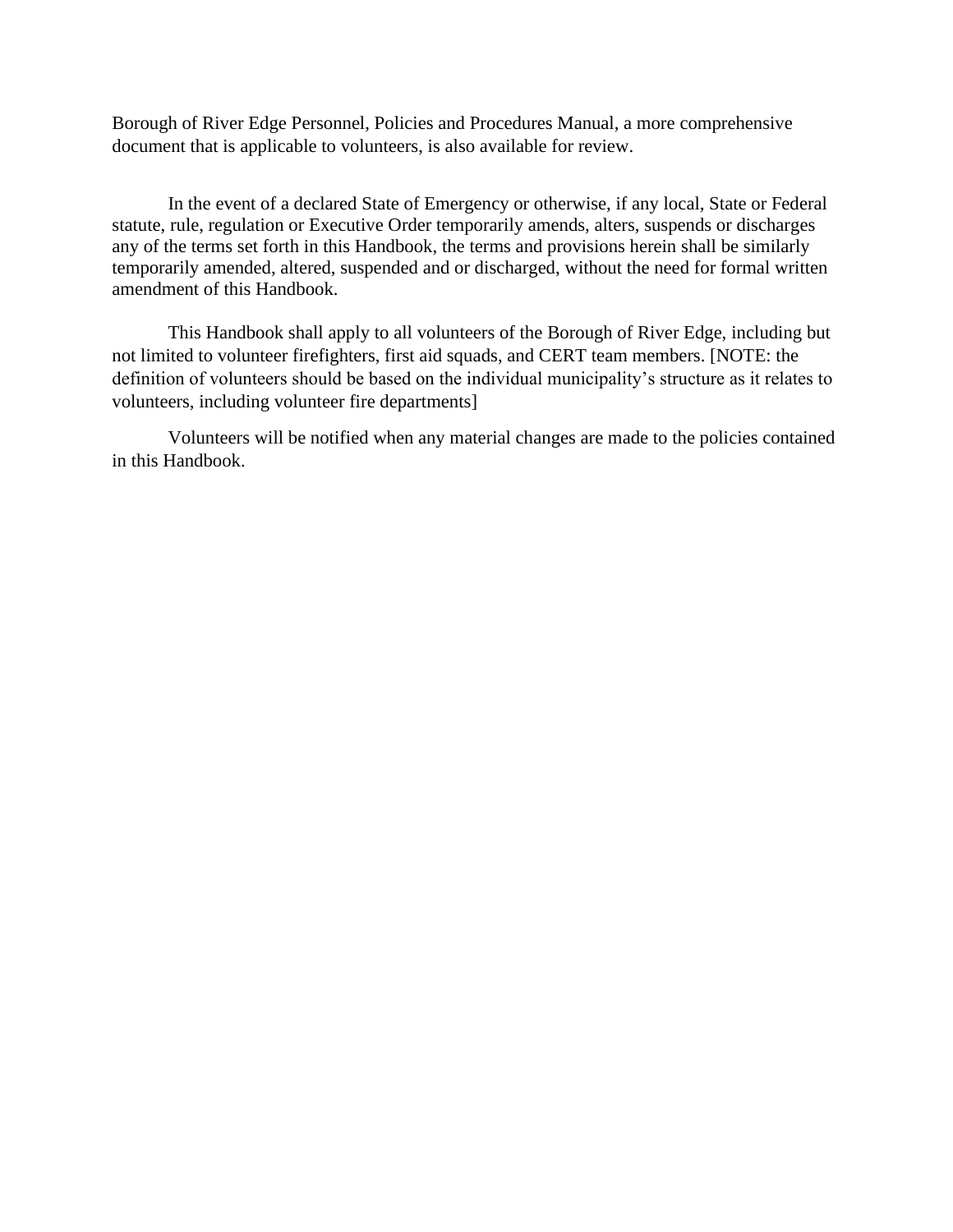#### **TABLE OF CONTENTS**

| I.             |  |
|----------------|--|
| А.             |  |
| <b>B.</b>      |  |
| II.            |  |
| Ш.             |  |
| $\mathsf{A}$ . |  |
| <b>B.</b>      |  |
| IV.            |  |
| A.             |  |
| <b>B.</b>      |  |
| C.             |  |
| D.             |  |
| V.             |  |
| VI.            |  |
| VII.           |  |
| VIII.          |  |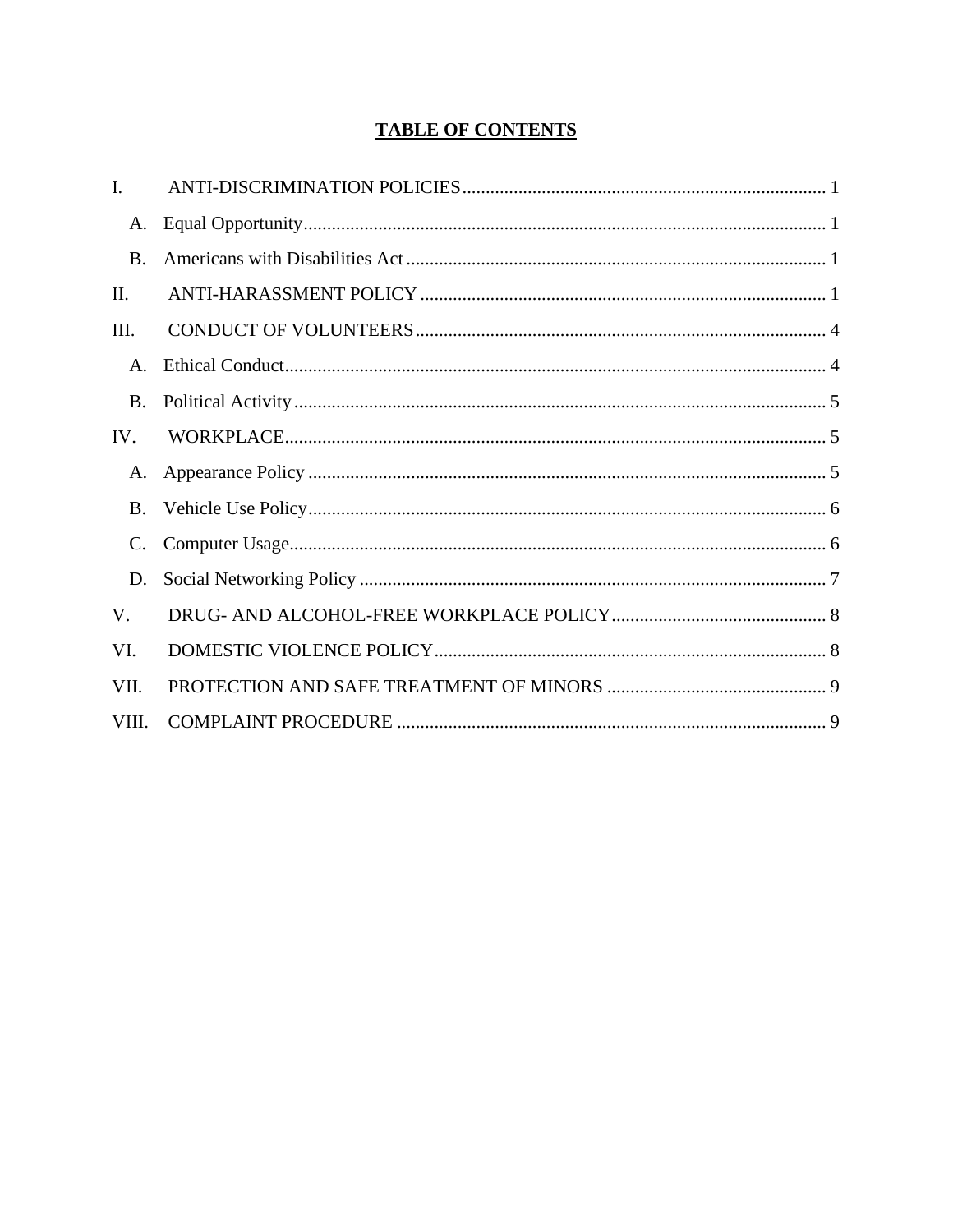## <span id="page-4-0"></span>**I. ANTI-DISCRIMINATION POLICIES**

#### <span id="page-4-1"></span>**A. Equal Opportunity**

The Borough of River Edge is committed to providing equal opportunity through its employment practices and through the many activities, programs, and services it provides to the community. The Borough of River Edge will make all personnel decisions without regard to race, creed, color, national origin, ancestry, religion, age, marital status, civil union status, domestic partnership status, affectional or sexual orientation, familial status, genetic information, sex, gender identity or expression, disability (including perceived disability, physical, mental, and/or intellectual disabilities, AIDS or HIV infection), pregnancy, childbirth, breastfeeding, political affiliation (to the extent protected by law), atypical hereditary cellular or blood trait, or because of the liability for service in the Armed Forces of the United States, veteran status, citizenship status, or any other group status protected by law, unless required by a bona fide occupational qualification.

The Borough of River Edge will ensure that personnel decisions are made in accordance with principles of Equal Employment Opportunity by imposing only nondiscriminatory job requirements. The Borough of River Edge will not discriminate with regard to any term, condition or privilege of a volunteer's position. Borough of River Edge-sponsored training, education, tuition assistance, and social and recreation programs will be administered without discrimination. The Borough of River Edge has an Affirmative Action Officer ("AAO"), who is assigned overall responsibility of the Affirmative Action Program. Any volunteer with a question or grievance should contact the Affirmative Action Officer at:

> Borough of River Edge Attn: Lissette Aportela, Borough Administrator 705 Kinderkamack Road River Edge, NJ 07661 (201) 599-6304 [laportela@riveredgenj.org](mailto:laportela@riveredgenj.org)

#### <span id="page-4-2"></span>**B. Americans with Disabilities Act**

In compliance with the Americans with Disabilities Act ("ADA"), the ADA Amendments, and the New Jersey Law Against Discrimination ("NJLAD"), the Borough of River Edge does not discriminate based on disability. The Borough of River Edge will endeavor to make every work environment handicap accessible and consider reasonable accommodations, when appropriate. Future construction and renovation of facilities will be in accordance with the ADA Accessibility Guidelines, as well as the ADA Amendments Act.

## **II. ANTI-HARASSMENT POLICY**

<span id="page-4-3"></span>The Borough of River Edge has committed to a workplace free from harassment that is based on race, creed, color, religion, sex, gender identity or expression, national origin, ancestry,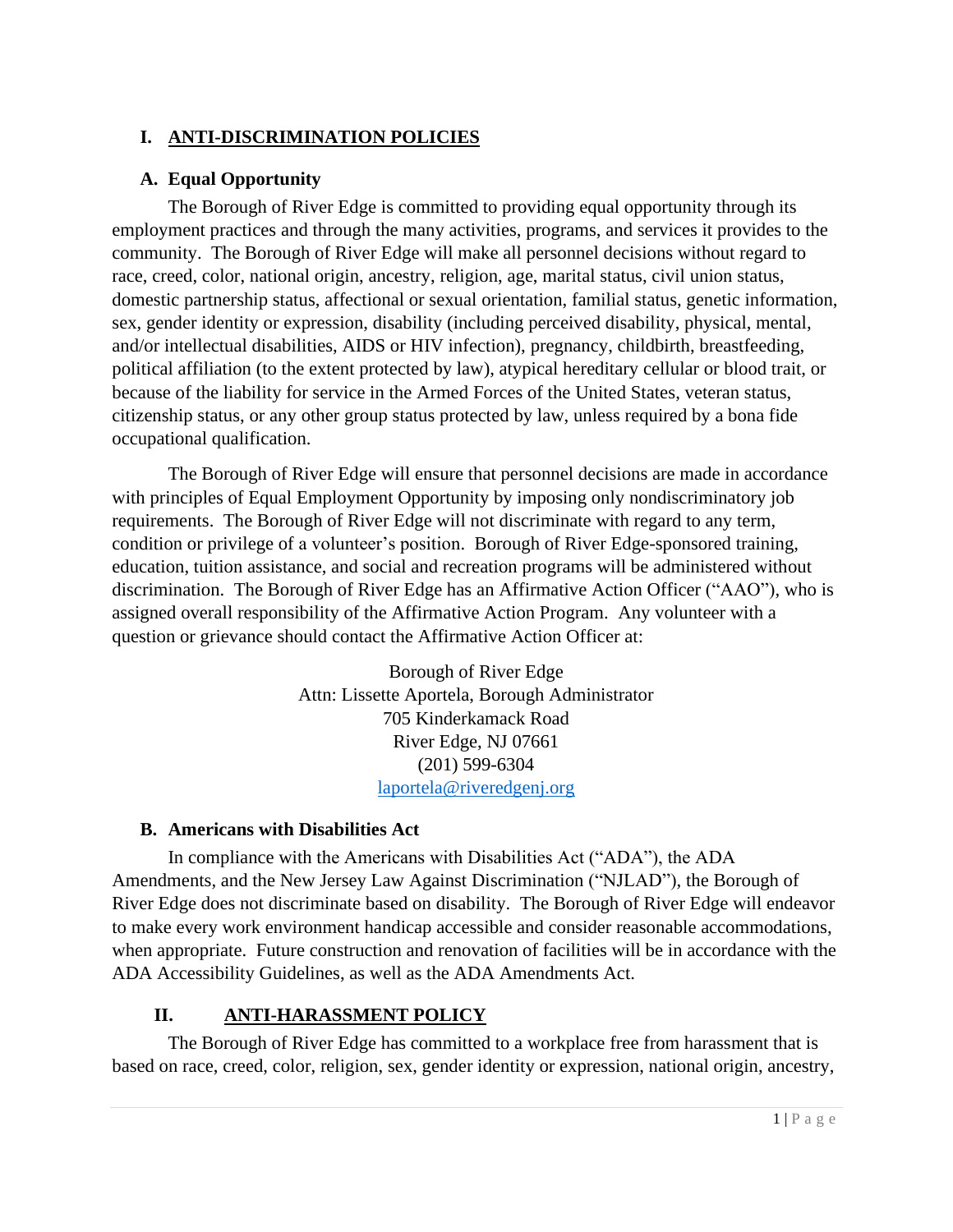age, marital status, civil union status, domestic partnership status, affectional or sexual orientation, familial status, genetic information, disability (including perceived disability, physical, mental, and/or intellectual disabilities, AIDS or HIV infection), pregnancy, childbirth, breastfeeding, political affiliation (to the extent protected by law), atypical hereditary cellular or blood trait, or because of the liability for service in the Armed Forces of the United States, veteran status, citizenship status or any other group status protected by law. Any such harassment is a violation of federal and State anti-discrimination laws and will not be tolerated by the Borough of River Edge. This policy applies to all employees and volunteers as well as to any individuals who may come in contact with employees and volunteers. Reprisals against anyone who makes a complaint under this policy will not be tolerated and violators of the policy will be subject to discipline, up to and including termination, and may be subject to any other liability authorized under applicable law.

Additionally, it is a violation of this policy to engage in sexual (or gender-based) harassment of any kind, including hostile work environment harassment, quid pro quo harassment, or same-sex harassment. For the purposes of this policy, sexual harassment is defined, as in the Equal Employment Opportunity Commission Guidelines, as unwelcome sexual advances, requests for sexual favors, and other verbal or physical conduct of a sexual nature when, for example,

- Submission to such conduct is made either explicitly or implicitly a term or condition of an individual's employment;
- Submission to or rejection of such conduct by an individual is used as the basis for employment decisions affecting such individual; or
- Such conduct has the purpose or effect of unreasonably interfering with an individual's work performance or creating an intimidating, hostile or offensive working environment.

Examples of prohibited behaviors that may constitute sexual harassment and are therefore a violation of this policy include, but are not limited to:

- 1. Generalized gender-based remarks and comments;
- 2. Unwanted physical contact such as intentional touching, grabbing, pinching, brushing against another's body or impeding or blocking movement;
- 3. Verbal, written or electronic sexually suggestive or obscene comments, jokes or propositions including letters, notes, e-mails, text messages, invitations, gestures or inappropriate comments about a person's clothing;
- 4. Visual contact, such as leering or staring at another's body; gesturing; displaying sexually suggestive objects, cartoons, posters, magazines or pictures of scantily clad individuals; or displaying sexually suggestive material on a bulletin board, on a locker room wall, or on a screen saver;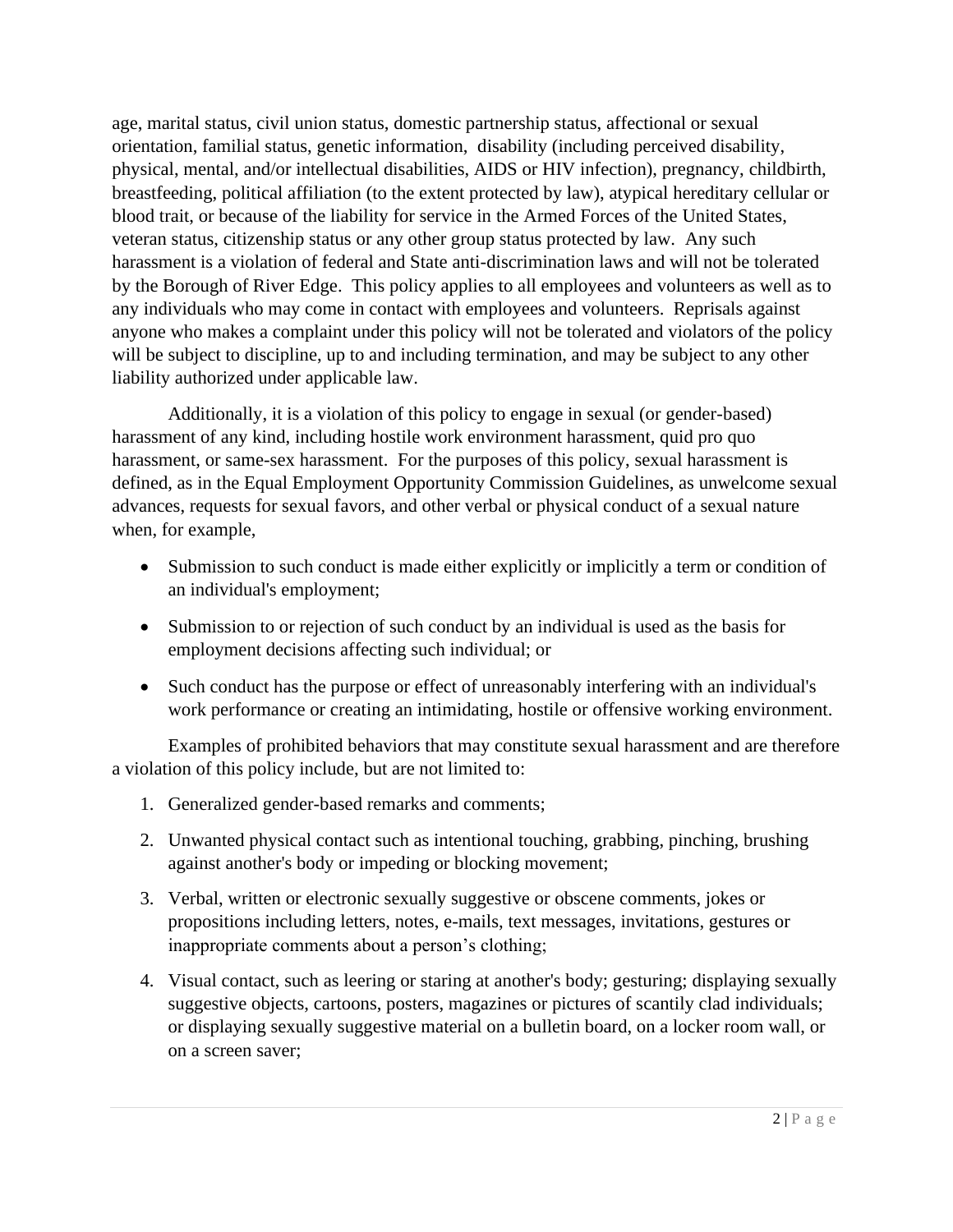- 5. Explicit or implicit suggestions of sex by a supervisor or manager in return for a favorable employment action such as hiring, compensation, promotion, or retention;
- 6. Suggesting or implying that failure to accept a request for a date or sex would result in an adverse employment consequence with respect to any employment practice such as performance evaluation or promotional opportunity; or
- 7. Continuing to engage in certain behaviors of a sexual nature after an objection has been raised by the target of such inappropriate behavior.

Any volunteer found to have violated any portion or portions of this policy may be subject to appropriate administrative and/or disciplinary action which may include, but which shall not be limited to: referral for training, referral for counseling, written or verbal reprimand, suspension, reassignment, demotion or termination of volunteer position. Referral to another appropriate authority for review for possible violation of federal and State statutes may also be appropriate.

Volunteer Responsibilities – The Borough of River Edge cannot address or correct harassing conduct that it is not aware of. Any volunteer who believes that he/she has been subjected to any form of prohibited discrimination/harassment, or who witnesses others being subjected to such discrimination/harassment, or otherwise has knowledge of others being subjected to such discrimination/harassment is expected to promptly report the incident(s) to a supervisor or directly to the Borough of River Edge's Equal Employment Opportunity/Affirmative Action Officer or to any other persons designated by the Borough of River Edge to receive workplace discrimination complaints. Specifically, volunteers are encouraged to utilize the attached Discrimination Complaint Processing Form.

All volunteers are expected to cooperate with investigations undertaken pursuant to this section. Failure to cooperate in an investigation may result in administrative and/or disciplinary action, up to and including termination.

Supervisor Responsibilities – Supervisors shall make every effort to maintain a work environment that is free from any form of prohibited discrimination/harassment. Supervisors shall immediately refer allegations of prohibited discrimination/harassment to the Borough of River Edge's Equal Employment Opportunity/Affirmative Action Officer, or any other individual designated by the Borough of River Edge to receive complaints of workplace discrimination/harassment. A supervisor's failure to comply with these requirements may result in administrative and/or disciplinary action, up to and including termination.

For purposes of this section, a "supervisor" is defined broadly to include any manager and/or other individual who has authority to control the work environment of any other staff member, including volunteers.

Investigation of Complaints – Any complaint made under this section shall be investigated by the Borough of River Edge in a manner consistent with the New Jersey State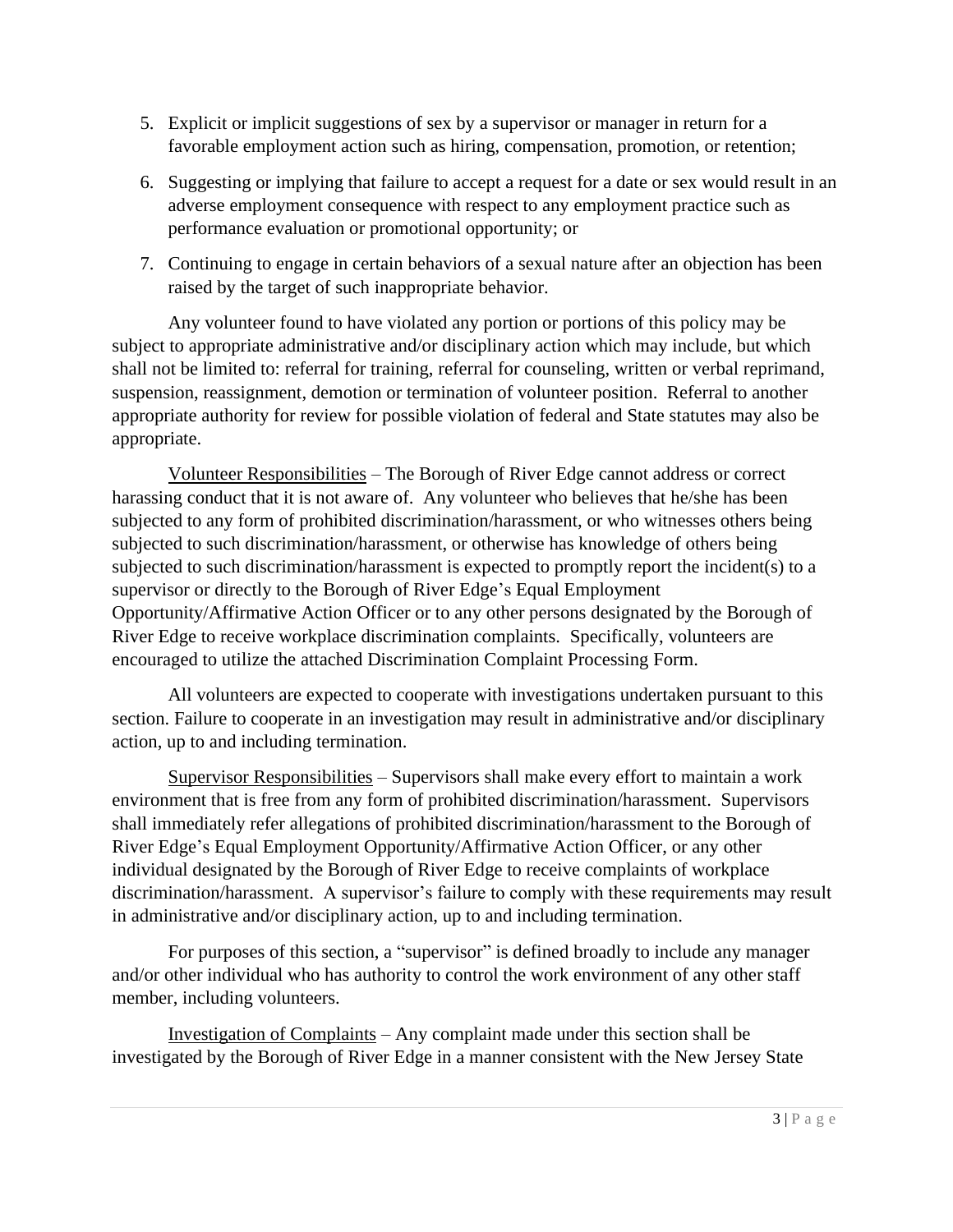Model Procedures for Internal Complaints Alleging Discrimination in the Workplace. Additionally, all complaints and investigations shall be handled, to the extent possible, in a manner that will protect the privacy interests of those involved. To the extent practical and appropriate under the circumstances, confidentiality shall be maintained throughout the investigatory process. In the course of an investigation, it may be necessary to discuss the claims with the person(s) against whom the complaint was filed and other persons who may have relevant knowledge or who have a legitimate need to know about the matter. All persons interviewed, including witnesses, shall be directed not to discuss any aspect of the investigation with others in light of the important privacy interests of all concerned. Failure to comply with this confidentiality directive may result in administrative and/or disciplinary action, up to and including termination of employment.

## <span id="page-7-0"></span>**III. CONDUCT OF VOLUNTEERS**

#### <span id="page-7-1"></span>**A. Ethical Conduct**

Pursuant to the provisions of the Local Government Ethics Law:

- 1. No volunteer or member of his or her immediate family will have an interest in a business organization or engage in any business, transaction or professional activity, which is in substantial conflict with the proper discharge of his or her duties in the public interest.
- 2. No volunteer should use or attempt to use his or her official position to secure unwarranted privileges or advantages for him or herself or others.
- 3. No volunteer should act in his or her official capacity in any matter wherein he or she, a member of his or her immediate family, or business organization in which he or she has an interest, has a direct or indirect personal or financial interest that might reasonably be expected to impair his or her objectivity or independence of judgment.
- 4. No volunteer should undertake any employment or service, whether compensated or not, which might reasonably be expected to prejudice his or her independence of judgment in the exercise of his or her official duties.
- 5. No volunteer, member of his or her immediate family, or business organization in which he or she has an interest, should solicit or accept any gift, favor, loan, political contribution, service, promise of future employment, or other thing of value based upon an understanding that the gift, favor, loan contribution, service, promise or other thing of value was given or offered for the purpose of influencing him or her directly or indirectly in the discharge of his or her official duties.
- 6. No volunteer will use, or allow to be used, his or her public employment, or any information, not generally available to members of the public, which he or she receives or acquires in the course of and by reason of his or her employment, for the purpose of securing financial gain for himself or herself, any member of his or her immediate family, or any business organization with which he or she is associated.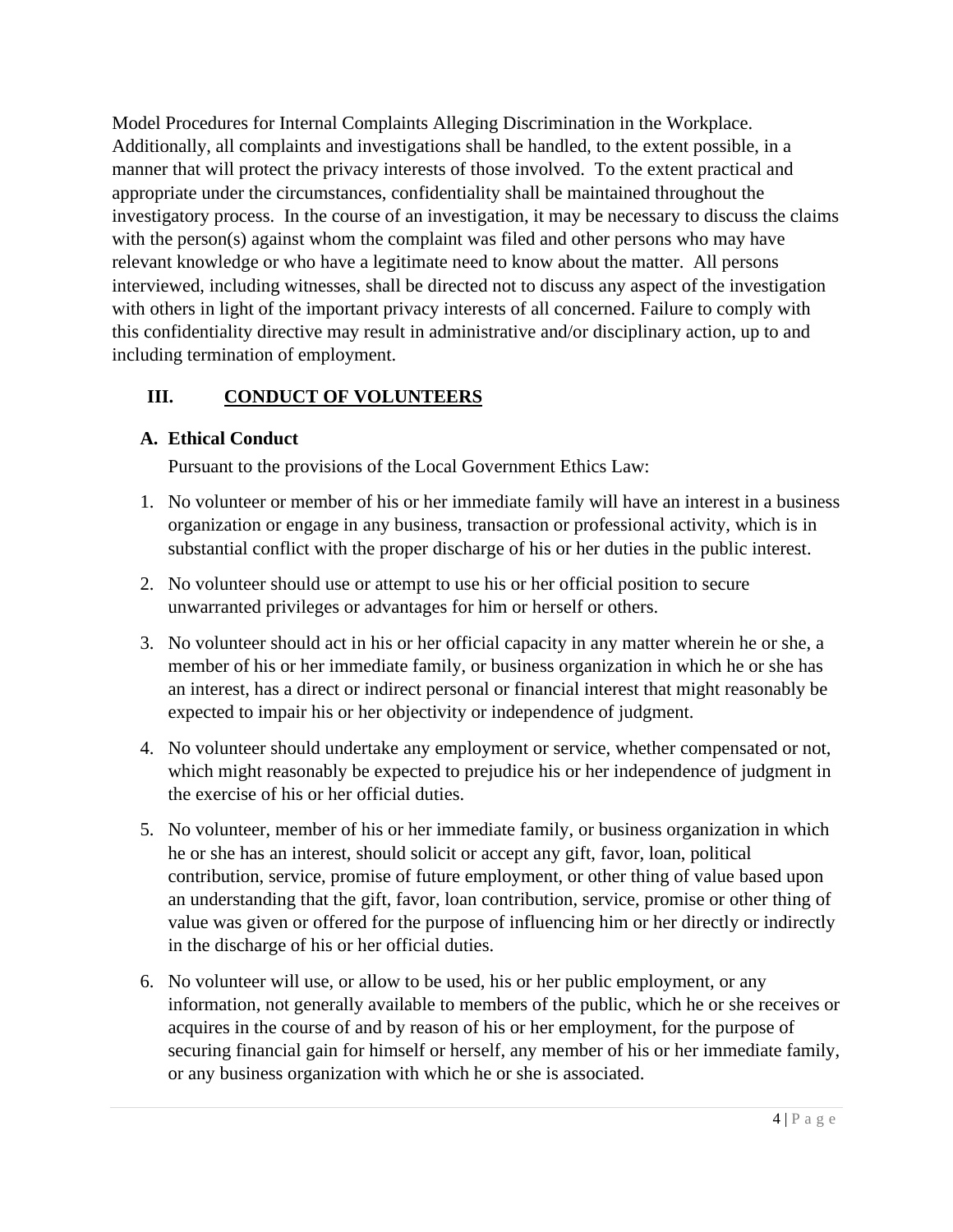7. No volunteer or business organization in which he or she has an interest will represent any person or party other than the Borough of River Edge in connection with any cause, proceeding, application or other matter pending before any agency in the local government in which he or she serves. A volunteer or members of his or her immediate family may represent himself or herself in proceedings concerning the volunteer's own interests.

## <span id="page-8-0"></span>**B. Political Activity**

Pursuant to New Jersey law governing elections, no holder of a public office or position will demand payment or contribution from another holder of a public office or position for the campaign purpose of any candidate or for the use of any political party.

No volunteer will directly or indirectly use or seek to use his or her position to control or affect the political action of another person or engage in political activity during working hours. No volunteer whose principal position is in connection with a program financed in whole or in part by Federal funds or loans, will engage in any of the following prohibited activities under the "Hatch Act":

- 1. Using official authority or influence for the purpose of interfering with or affecting the result of an election or a nomination for office;
- 2. Directly or indirectly coercing, attempting to coerce, commanding or advising an officer or volunteer to pay, lend, or contribute anything of value to a party, committee, organization, agency, or person for political purposes; or
- 3. Being a candidate for public office in a partisan election.

The Hatch Act, 5 U.S.C. 1501 et seq., is enforced by the Special Counsel of the United States Merit System Protection Board. Department Heads or supervisors can advise a volunteer if his/her position is federally funded.

Nothing in this policy shall be construed as restricting volunteers from engaging in lawful, political activity while outside of working hours and outside of their official job duties.

## <span id="page-8-1"></span>**IV. WORKPLACE**

## <span id="page-8-2"></span>**A. Appearance Policy**

Volunteers are expected to present themselves in a neat, business-like manner and shall dress appropriately for the work they perform. At the discretion of the Borough of River Edge's individual Departments may implement specific dress code requirements. Uniforms, where required, shall be worn in accordance with applicable departmental standards.

Volunteers violating this policy shall be required to take corrective action or will be sent home.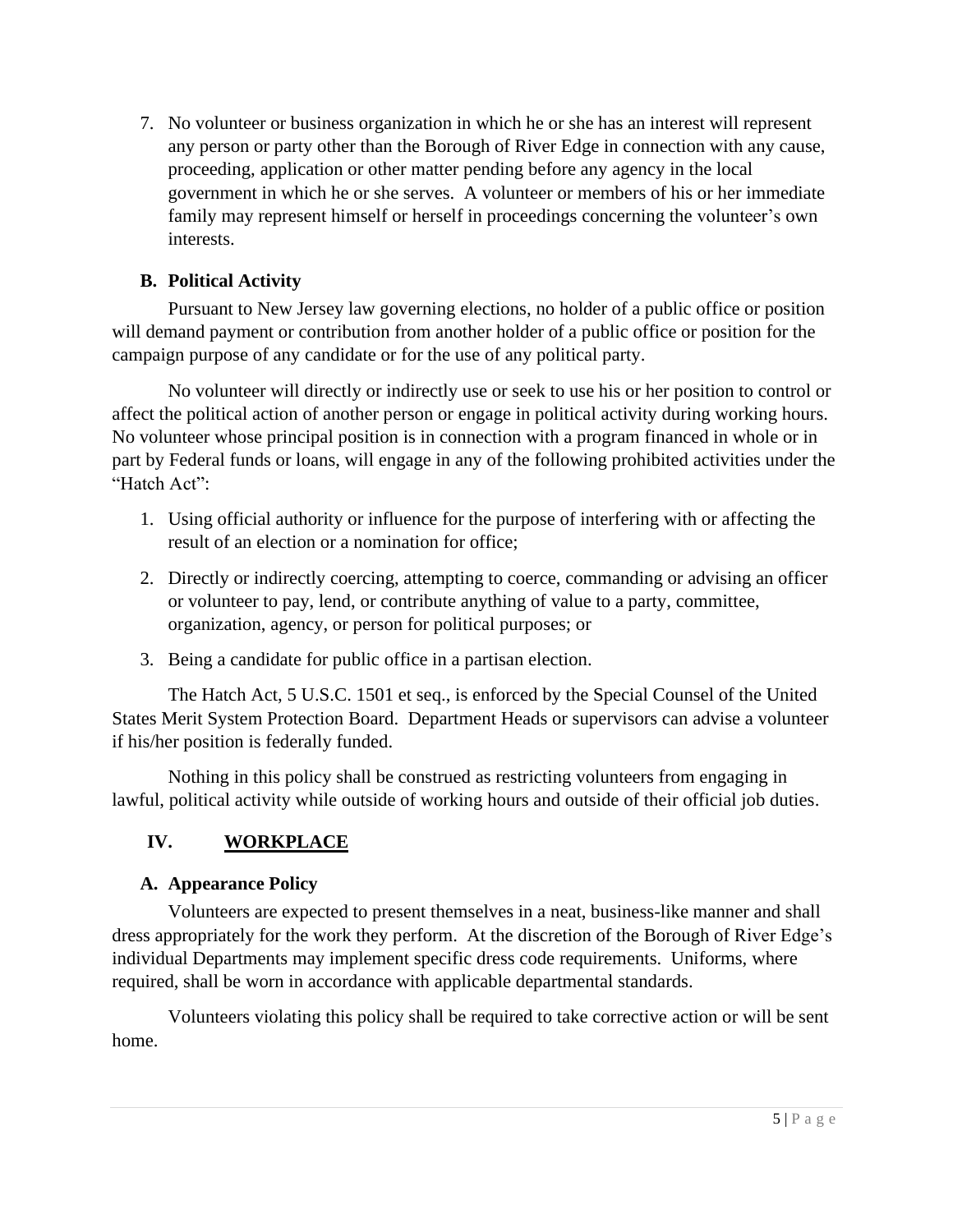#### **B. Vehicle Use Policy**

<span id="page-9-0"></span>Borough of River Edge vehicles may be assigned to volunteers for use during the performance of official Borough of River Edge business only. Any volunteer who utilizes an Borough of River Edge -assigned vehicle for personal use may be subject to disciplinary action. Additionally, the volunteer to whom a vehicle is assigned is the party responsible for its security and maintaining it in a safe operating condition. Vehicles may only be taken home with the advance approval of the Borough of River Edge.

Driver's License Policy - Any volunteer whose work requires the operation of a Borough of River Edge -assigned vehicle, or the operation of their own vehicle for Borough of River Edge business, must hold a valid New Jersey State Driver's License. Such volunteers shall be required to submit to a driving record check by the New Jersey Motor Vehicle Commission as a condition of employment. Periodic checks of volunteers' drivers' licenses will also be made.

Volunteers who drive their own vehicle for Borough of River Edge business must provide the Borough of River Edge with a copy of their current Certificate of Insurance evidencing liability limits of \$500,000.00, subject to the Borough of River Edge approval. Drivers are required to notify their immediate supervisor in those cases where a license is expired, suspended, or revoked for any reason. Failure to report such an instance subjects the volunteer to disciplinary action, up to and including termination. Any volunteer who does not hold a valid New Jersey Driver's License shall not be allowed to operate a Borough of River Edge assigned vehicle until such time as a valid license is obtained.

## <span id="page-9-1"></span>**C. Computer Usage**

In order to provide a viable data and communication system for the Borough of River Edge that supports the needs of all departments, security and confidentiality of the information must not be compromised. Security is a major concern throughout every office of the Borough of River Edge and its volunteers. This provision shall apply to the day-to-day operations of all the Borough of River Edge's information and technology equipment, as well as mobile or portable units. Although this policy comprehensively addresses current security concerns, impending and future system developments may require additional security considerations.

Every volunteer must be cognizant of the potential for civil liability inherent in the dissemination of information obtained through the Borough of River Edge's information systems. The Borough of River Edge reserves the right to prosecute, in a civil or criminal manner, as well as discipline in accordance with the Borough of River Edge's rules and regulations, any volunteer who violates any section of this provision.

The Borough of River Edge shall have the express right to access any electronic information device utilizing any administrative or user password for the purpose of troubleshooting, supporting or maintaining the computer network or while investigating an incident or violation of this policy. All electronic information devices, their contents, e-mail or electronic correspondence originating from or arriving on a device owned or authorized on the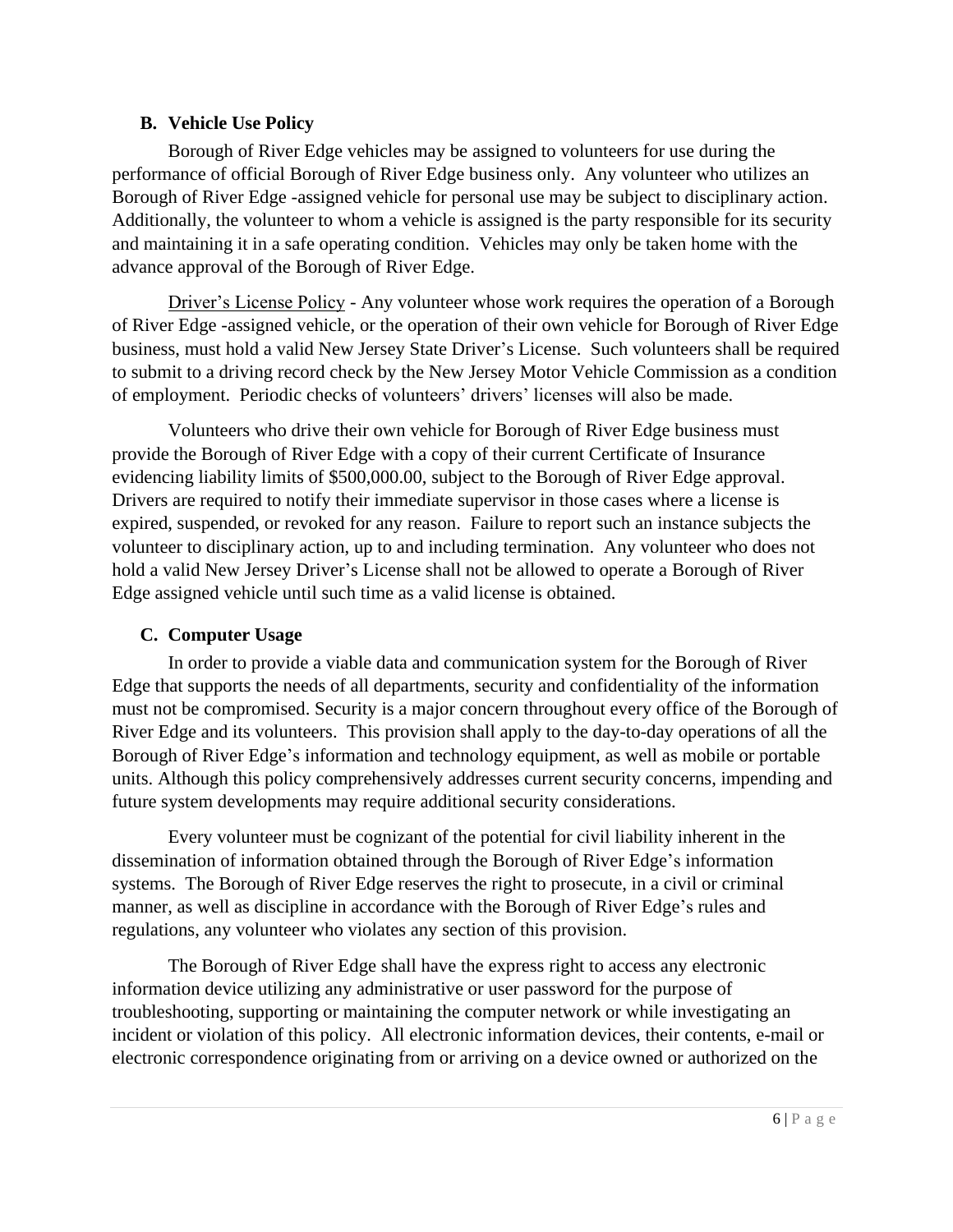Borough of River Edge's computer network, is the property of the Borough of River Edge and is subject to entry and inspection without notice. Any data or information created or stored on the Borough of River Edge's computer network becomes the sole property of the Borough of River Edge. Ownership of said data is forfeited and all rights to ownership are surrendered to the Borough of River Edge.

In order to ensure that the Borough of River Edge's electronic network is being used only for legitimate business purposes, the Borough of River Edge reserves the right to enter or search any computer file, the e-mail system, and/or monitor computer and e-mail use. Accordingly, no volunteer should have any reasonable expectation of privacy regarding their use of Borough of River Edge's computer or when utilizing the Borough of River Edge's computer network, including, but not limited to, electronic mail. All such documents or information may be subject to the provisions of the Open Public Records Act ("OPRA"), N.J.S.A. 47:1A-1 et seq.

Further, Borough of River Edge business which is conducted by a volunteer on his or her personal computer or device is subject to this policy and may be subject to the provisions of OPRA.

#### <span id="page-10-0"></span>**D. Social Networking Policy**

For purposes of this policy, a social network is defined as a site that uses internet services to allow individuals to construct a profile within that system, define a list of others users with whom they share some connection, and view and access their list of connections and those made by others within that system. The type of network and its design vary from site to site. Examples of the types of internet based social networking activities include: blogging, networking, photo sharing, video sharing, microblogging, podcasting, as well as posting comments on the sites. The absence of, or lack of explicit reference to a specific site or activity does not limit the extent of the application of this provision.

The use of the internet and social networking sites, including but not limited to Snapchat, Facebook, and Twitter, is a popular activity; however, volunteers must be mindful of the negative impact of inappropriate or unauthorized postings upon the Borough of River Edge and its relationship with the community. This provision identifies prohibited activities by volunteers on the internet where posted information is accessible to members of the general public, including, but not limited to, public postings on social networking sites.

Specifically, the Borough of River Edge reserves the right to investigate postings, private or public, that violate workplace rules, such as the prohibition of sexual harassment and other discriminatory conduct, where such postings lawfully are made available to the Borough of River Edge by other volunteers or third parties. Volunteers should use common sense in all communications, particularly on a website or social networking site accessible to anyone. If you would not be comfortable with your supervisor, coworkers, or the management team reading your words, you should not write them.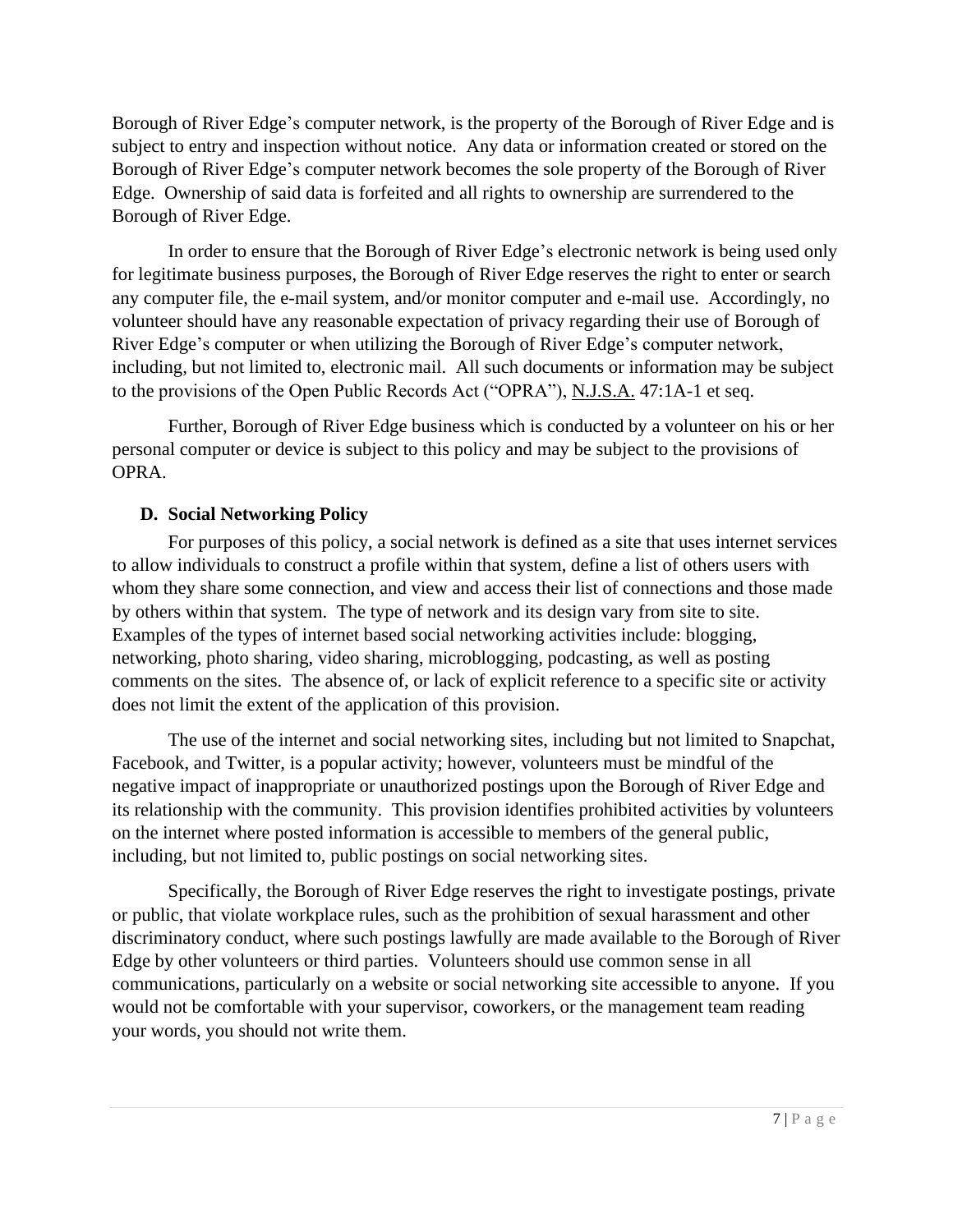Be advised that volunteers can be disciplined for commentary, content, or images that are defamatory, pornographic, proprietary, harassing, libelous, or that can create a hostile work environment. You can also be sued by agency employees or any individual who views your commentary, content, or images as defamatory, pornographic, proprietary, harassing, libelous or creating a hostile work environment. What you say or post on your site or what is said or posted on your site by others could potentially be grounds for disciplinary action, up to and including termination. However, nothing in this social networking policy is designed to interfere with, restrain, or prevent social media communications during non-working hours by those engaging in protected concerted activities regarding wages, hours, or other terms and conditions of employment pursuant to the New Jersey Employer-Employee Relations Act or to prevent communications which are protected by the First Amendment freedom of speech clause, unless such communications are made as part of the volunteers' official job duties.

## **V. DRUG- AND ALCOHOL-FREE WORKPLACE POLICY**

<span id="page-11-0"></span>The possession or use of unlawful drugs and the abuse of alcohol pose a threat to the health and safety of all employees and volunteers. To that end, the Borough of River Edge has adopted a Drug and Alcohol-Free Workplace Policy and all volunteers are subject to the rules and regulations set forth in that policy. Specifically, the manufacturing, distribution, dispensing, and/or use of alcohol or unlawful drugs on the Borough of River Edge's premises, or during work hours, by volunteers is strictly prohibited.

Any volunteer who is observed by a supervisor or Department Head to be intoxicated or under the influence of alcohol and drugs during working hours, or is under reasonable suspicion of same, shall be immediately tested and is subject to discipline, up to and including termination. Volunteers who are required to maintain a Commercial Driver's License ("CDL") are subject to random drug testing as required by the federal government. Refusal to submit to testing when requested may result in immediate disciplinary action, including termination.

As a condition of working in safety-sensitive volunteer positions, such as volunteer firefighters and first aid workers, all final applicants for such positions shall be subject to drug testing.

The full Drug and Alcohol-Free Workplace Policy and the CDL Drug and Alcohol Testing Policy are both available for review in the Borough of River Edge's Personnel, Policies and Procedures Manual.

## <span id="page-11-1"></span>**VI. DOMESTIC VIOLENCE POLICY**

The Borough of River Edge hereby adopts the Statewide Domestic Violence Policy for Public Employers released by the New Jersey Civil Service Commission, which is applicable to all public employers pursuant to N.J.S.A. 11A:2-6a. Such policy requires that the Borough of River Edge designate a Human Resources Officer ("HRO") to assist volunteers who are victims of domestic violence. The HRO must receive training on responding to and assisting volunteers